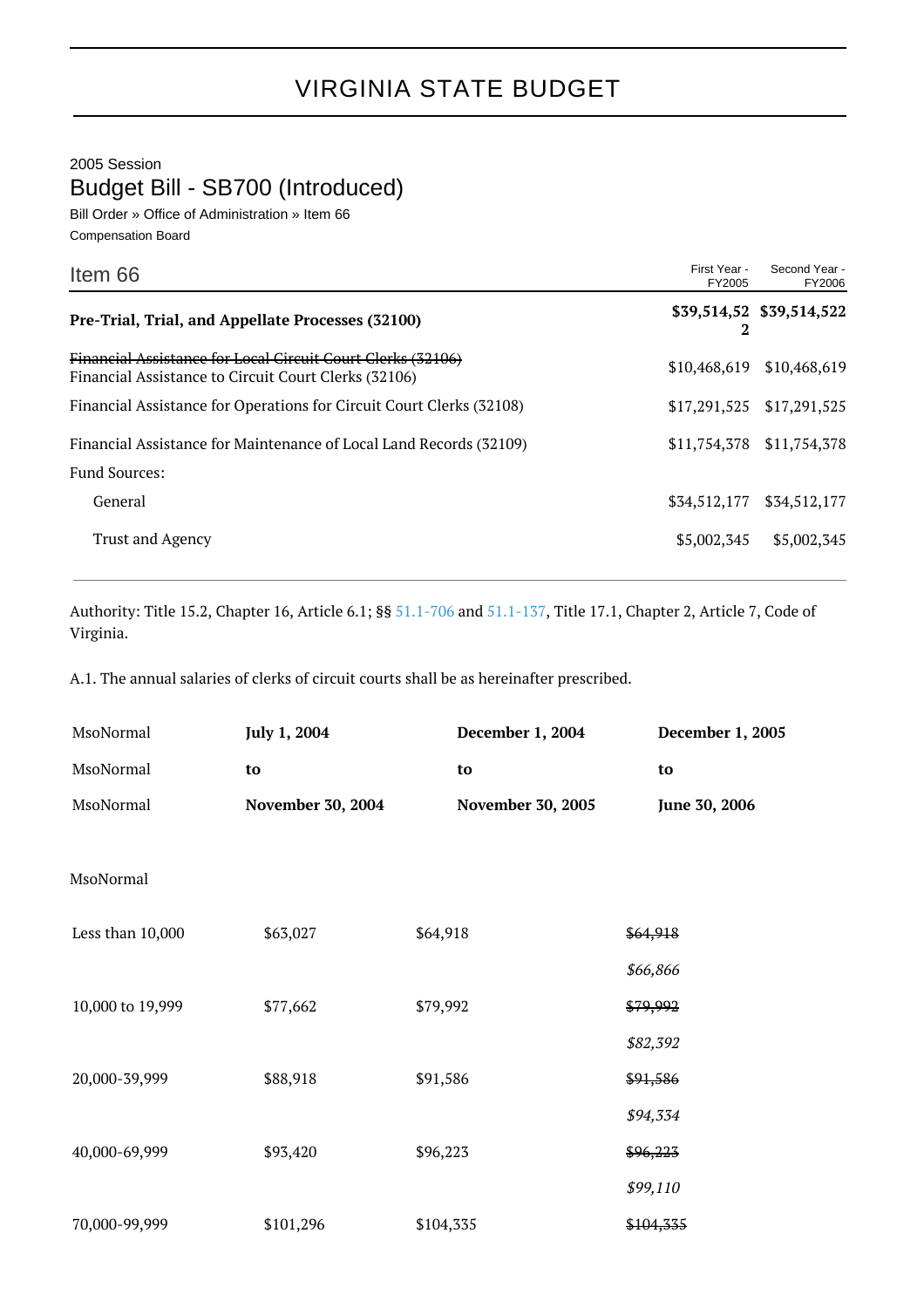|                   |           |           | JUV,405   |
|-------------------|-----------|-----------|-----------|
| 100,000-249,999   | \$110,302 | \$113,611 | \$113,611 |
|                   |           |           | \$117,019 |
| 250,000 and above | \$117,058 | \$120,570 | \$120,570 |
|                   |           |           | \$124,187 |

2. Whenever a clerk of a circuit court is such for a county and a city, for two or more counties, or for two or more cities, the aggregate population of such political subdivisions shall be the population for the purpose of arriving at the salary of the circuit court clerk under the provisions of this Item.

 $6107,465$ 

3. Except as provided in Item 63 A 2, the annual salary herein prescribed shall be full compensation for services performed by the office of the circuit court clerk as prescribed by general law, and for the additional services of acting as general receiver of the court pursuant to § [8.01-582,](http://law.lis.virginia.gov/vacode/8.01-582/) Code of Virginia, indexing and filing land use application fees pursuant to  $\S 58.1-5234$ , Code of Virginia, and all other services provided from, or utilizing the facilities of, the office of the circuit court clerk. Pursuant to § [8.01-589](http://law.lis.virginia.gov/vacode/8.01-589/), Code of Virginia, the court shall provide reasonable compensation to the office of the clerk of the circuit court for acting as general receiver of the court. Out of the compensation so allowed, the clerk shall pay his bond or bonds. The remainder of the compensation so allowed shall be fee and commission income to the office of the circuit court clerk.

4. In any county or city operating under provisions of law which authorizes the governing body to fix the compensation of the clerk on a salary basis, such clerk shall receive such salary as shall be allowed by the governing body. Such salary shall not be fixed at an amount less than the amount that would be allowed the clerk under paragraphs A 1 through A 3 of this Item.

5. All clerks shall deposit all clerks' fees and state revenue with the State Treasurer in a manner consistent with § [2.2-806,](http://law.lis.virginia.gov/vacode/2.2-806/) Code of Virginia, unless otherwise provided by the Compensation Board as set forth in § [17.1-284](http://law.lis.virginia.gov/vacode/17.1-284/), Code of Virginia.

B. The reports filed by each circuit court clerk pursuant to § [17.1-283,](http://law.lis.virginia.gov/vacode/17.1-283/) Code of Virginia, for each calendar year shall include all income derived from the performance of any office, function or duty described or authorized by the Code of Virginia whether directly or indirectly related to the office of circuit court clerk, including, by way of description and not limitation, services performed as a commissioner of accounts, receiver, or licensed agent, but excluding private services performed on a personal basis which are completely unrelated to the office. The Compensation Board may suspend the allowance for office expenses for any clerk who fails to file such reports within the time prescribed by law, or when the Board determines that such report does not comply with the provisions of this paragraph.

C. Each clerk of the circuit court shall submit to the Compensation Board a copy of the report required pursuant to § [19.2-349,](http://law.lis.virginia.gov/vacode/19.2-349/) Code of Virginia, at the same time that it is submitted to the Commonwealth's Attorney.

D. There is hereby reappropriated the unexpended balance remaining in this program on June 30, 2004, and June 30, 2005.

E. Included within this appropriation are Trust and Agency funds necessary to support one position to assist Circuit Court Clerks in implementing the recommendations of the Land Records Management Task Force Report dated January 1, 1998.